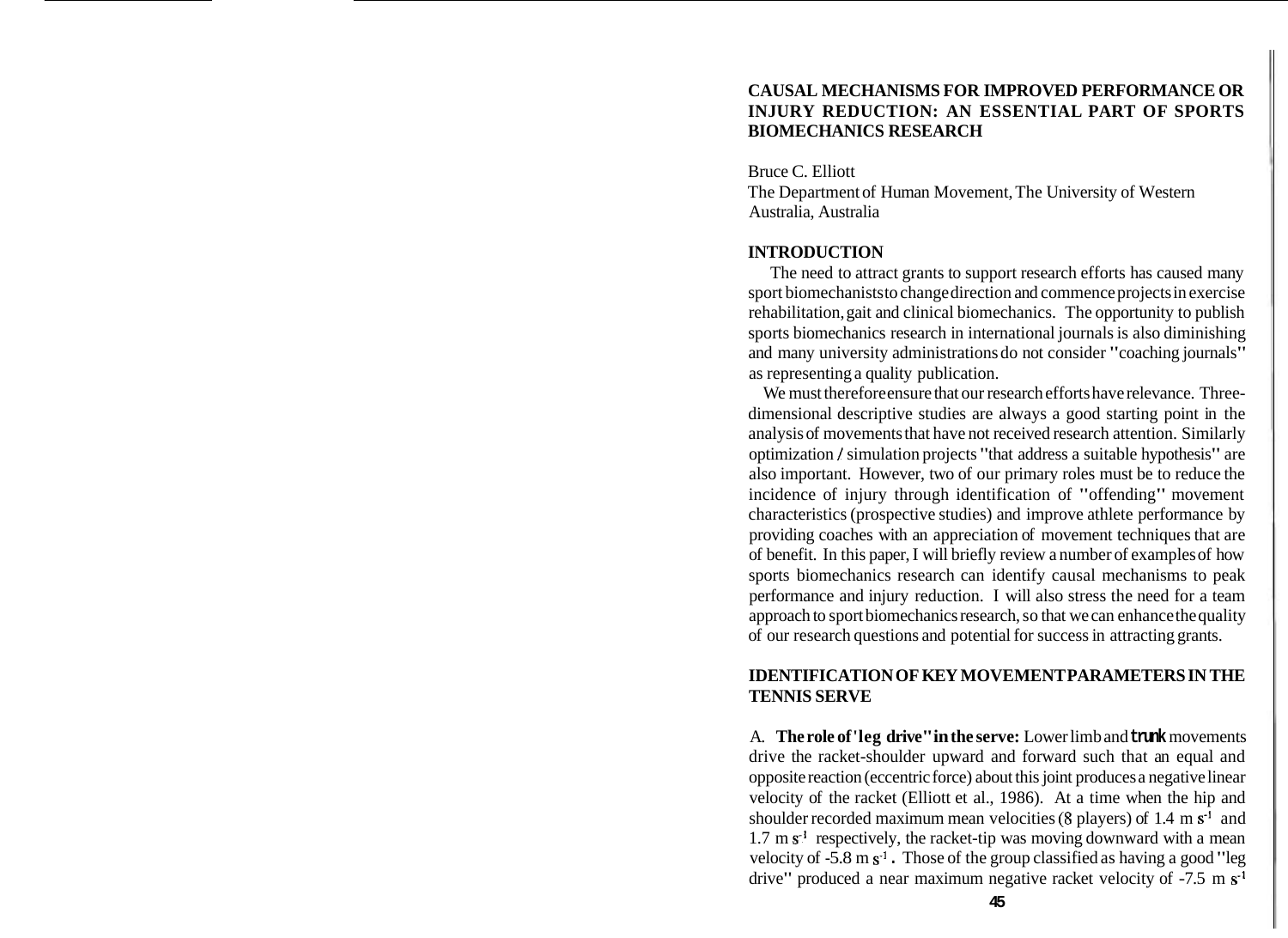when the shoulder produced its peak upward velocity.

The recovery of visco-elastic energy stored during this action if there is no, or minimal, pause between the stretch-shorten cycle, permits a high racket speed to be developed for impact. A minimal pause is required as Wilson et al. (1991) had shown that the dissipation of visco-elastic energy with increased pause time for upper limb musculature is represented by a negative exponential equation with a 0.85 s half-life of decay. Therefore, after a delay of approximately 1 s, 55% of stored energy is lost and after a 4 s delay almost all the stored visco-elastic energy is lost. The good leg drive also increases the range of motion (from the completion of the backswing to impact) thus further enhancing the potential to produce a high impact racket velocity.

**B. The role of upper arm internal rotation in velocity generation:** One of the goals in tennis is to produce a high racket speed at impact in the service action. A number of papers have looked at the role the muscles of the trunk and upper limb play in creating this high speed. Van Gheluwe and Hebbelinck (1986) identified the deltoid, pectoralis major and lattissimus dorsi muscles as being active in the service action. Medial rotation of the upper arm (the rotational movement resulting from these muscle actions) was therefore linked to high speed movement in the serve. This movement was first identified as being a key feature in the service actions of 3 skilled players by Van Gheluwe et al. (1987). Elliott et al. (1995) quantified this influence and showed that internal rotation of the upper arm was responsible for approximately 50% of the impact racket forward velocity. The peak mean internal rotation angular velocity which was recorded 0.006 s prior to impact, showed that this movement occurred very late in the forward swing to impact. The high levels of internal rotation at ball impact of 33 rad  $s<sup>-1</sup>$  (Elliott et al., 1995) was of a similar level to the range of values (20 to 30 rad  $s<sup>-1</sup>$ ) that Kibler and Chandler (1994) reported were associated with a high velocity service action. Therefore EMG and cinematographic techniques have both helped to identify a key variable in the tennis serve.

Mont et al. (1994) showed that serving speed increased by approximately 11% for groups who trained the internal and external rotators of the upper arm either concentrically or eccentrically on an isokinetic machine when compared to a control group, who improved by 1%. Specific training of a key movement was therefore shown to be a benefit to performance, although the study did not show the improved serving velocity was a result of higher internal angular velocity of the upper arm. All the above information can then be used by coaches to better prepare players,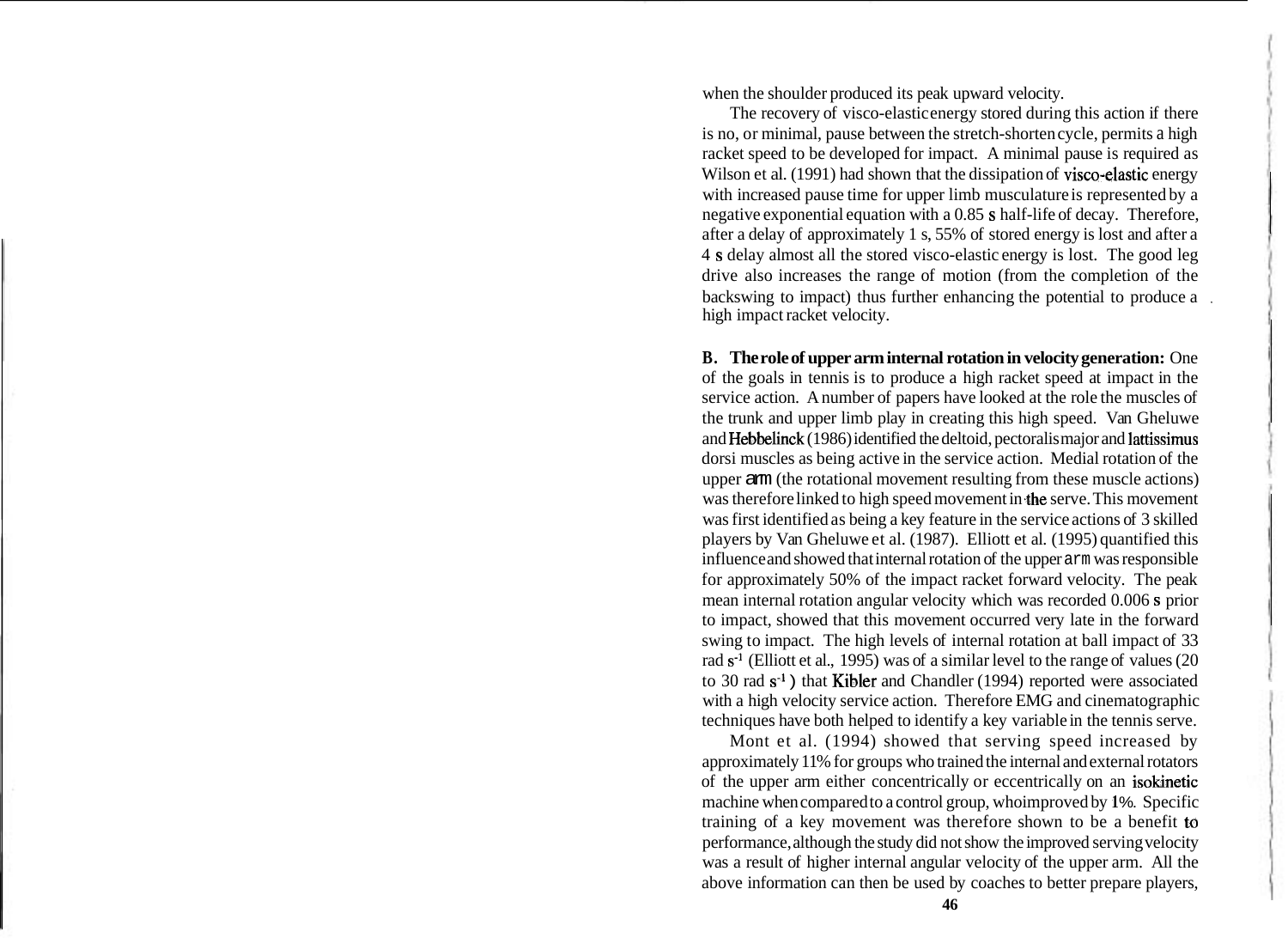while sports medicine personnel can plan better conditioning programs to improve performance and rehabilitation programs for players returning to health following an injured shoulder. Such programs are essential as Kibler and Chandler (1994) have clearly shown both the importance and the stresses placed on the shoulder region during high performance serving.

# **THE IDENTIFICATION OF MOVEMENT CHARACTERISTICS THROUGH PROSPECTIVE STUDIES THAT LEAD TO INJURY**

**A. Lumbar injuries to fast bowlers in cricket: A** prospective study tracked 82 high performance 16-to 17-year-old fast bowlers for one year in an attempt to relate movement mechanics with bonylsoft tissue injury to the lumbar spine (Foster et al., 1989). Eleven percent of the group sustained a stress fracture to a vertebra(e) **(L4** to Sl), while 27% sustained a soft tissue lower back injury. Bowlers who counter-rotated the **trunk** to re-align the shoulders with the direction of ball propulsion by a large amount ( $\approx 40^{\circ}$ ) were more likely to sustain back injuries than those who retained their alignment at back foot impact prior to rotating in the direction of the delivery. When 18-year-old bowlers were similarly assessed it was shown that 55% and 65% had bony (including pedicle sclerosis) and disc abnormalities respectively (Elliott et al., 1992). While the appearance of these abnormal radiological features was attributed to a combination of factors, bowlers who had larger levels of counter-rotation of the shoulder alignment were again more likely to sustain a back injury. A further study attempted to identify changes in radiographic abnormalities (to the disc through MRI, because of age of subjects) over time. Nineteen young fast bowlers (mean 13.6 years) had their bowling action and the status of their lumbar discs biomechanically and radiologically assessed at the beginning of a season. Two and a half years later all bowlers were again tested using an identical protocol (Burnett et al., 1996). The progression of disc degeneration (21%) to 58%) was found to be significantly related to those bowlers who counterrotated their shoulder alignment at both testing sessions. Engstrom et al. (1996) have complemented this work by measuring the area of muscles (from MRI) on both sides of the lumbar spine to assess the influence of muscle asymmetries on bony and disc abnormalities.

**B. Stress fractures to track and field athletes:** Prospective studies followed 58 male (Brukner et al., 1995) and 53 female (Bennellet **al.,** 1994) track and field athletes (no throwers) for one year. The majority of these athletes, who had mean ages of 20.3 years and 20.5 years respectively, had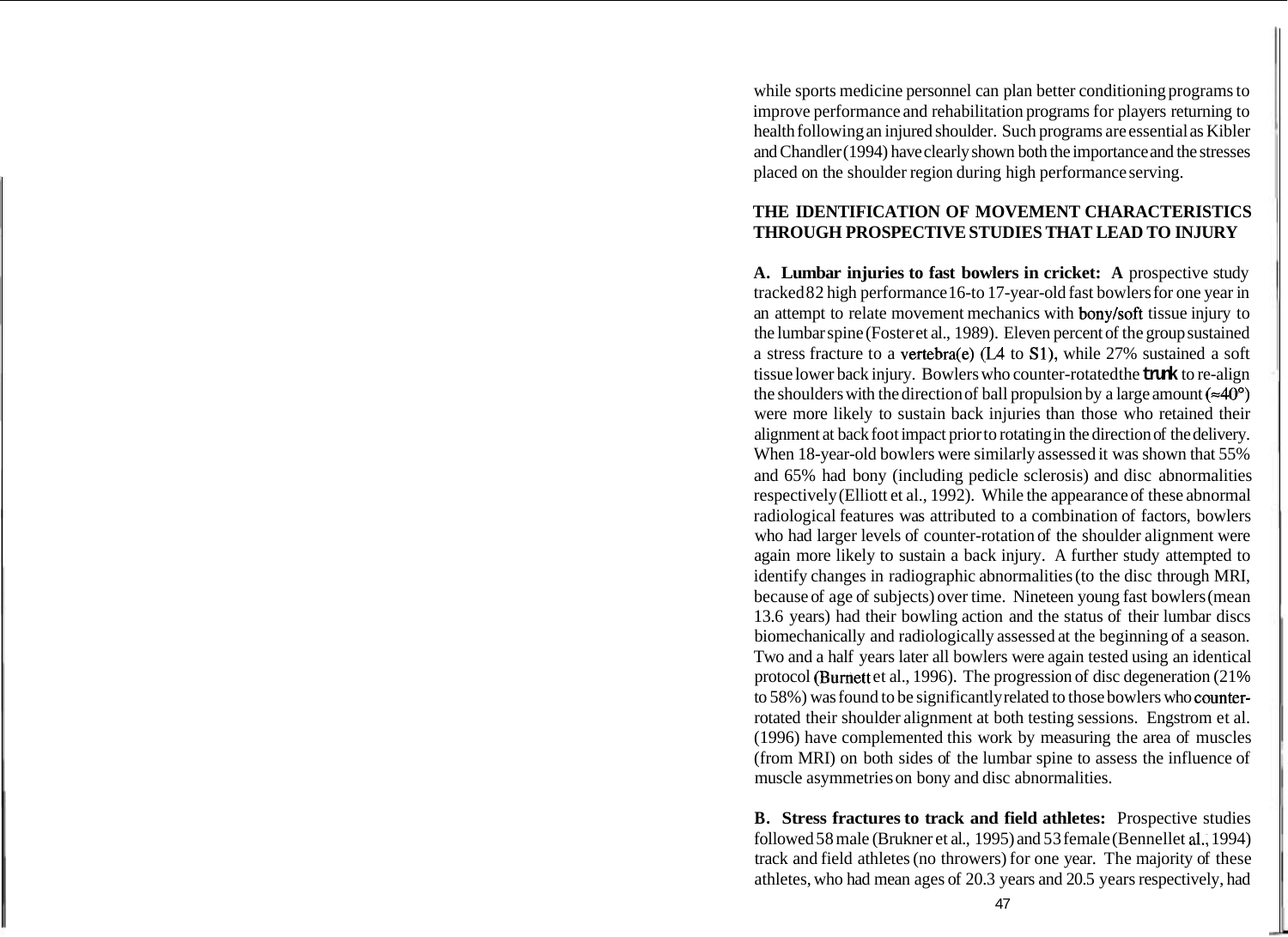achieved Australian qualifying standards. On average males and females trained approximately 12 hours per week, while also running 53.7 and 40.7 kms per week respectively. Baseline testing included: bone mineral density, bone mineral content (x-ray absorptiometry), total body fat, lower limb lean mass, dietary calcium, general diet, selected physical and health measures. All athletes with a suspected stress fracture, as assessed by a sports physician, underwent a technetium 99 - labelled isotope bone scan (diagnosis confirmed on a CT scan).

Fourteen stress fractures were sustained by 10 female (incidence 21.7%) and 12 male athletes (20.4%). The risk of fracture in the female athletes increased by a factor of 2.6 for every additional year of age at menarche  $(p=0.02)$  and by a factor of 1.7 for every 1% decrease in lower limb lean mass ( $p = 0.03$ ). The fracture group also had less menses per year than the non-fracture group. The menstrual factor could influence stress fracture risk by decreasing circulating oestrogen levels, which in turn may alter bone remodelling and bone mineral density. Lower limb lean mass, an indicator of muscularity, may reflect diminished shock absorbing capacity and thus a higher risk of fracture. No significant differences were found between male athletes, who sustained a fracture, compared to those who remained injury free. Although bone density was not a stress fracture predictor, the fracture group showed a trend towards lower bone mass at many regional sites, in particular, the tibidfibula, which was the most common site of stress fracture. A biomechanical assessment of running, jumping and/or hurdling technique $(s)$  if included in the above studies would possibly have enhanced the chances of identifying causal mechanisms of injury.

### **CONCLUSION**

Sports biomechanists must look for opportunities to broaden their influence. We must convince coaches that we are able to make a difference and educators that "good technique" will lead to improved performance and more enjoyment. We must identify causal mechanisms with reference ta injury and design studies that clearly show that the incidence of injury can be reduced, A team approach to the above problems will certainly enhance our ability to structure meaningful studies in sport biomechanics.

### **REFERENCES**

Bennell, K., Malcolm, S., Thomas, S., McCrory, P., Brukner, P. & Wark, J., (1994). A prospective study investigating risk factor for stress fractures in female track and field athletes, Australian Conference of Science and Medicine in Sport, Sports Medicine Australia, Brisbane, Abstract.